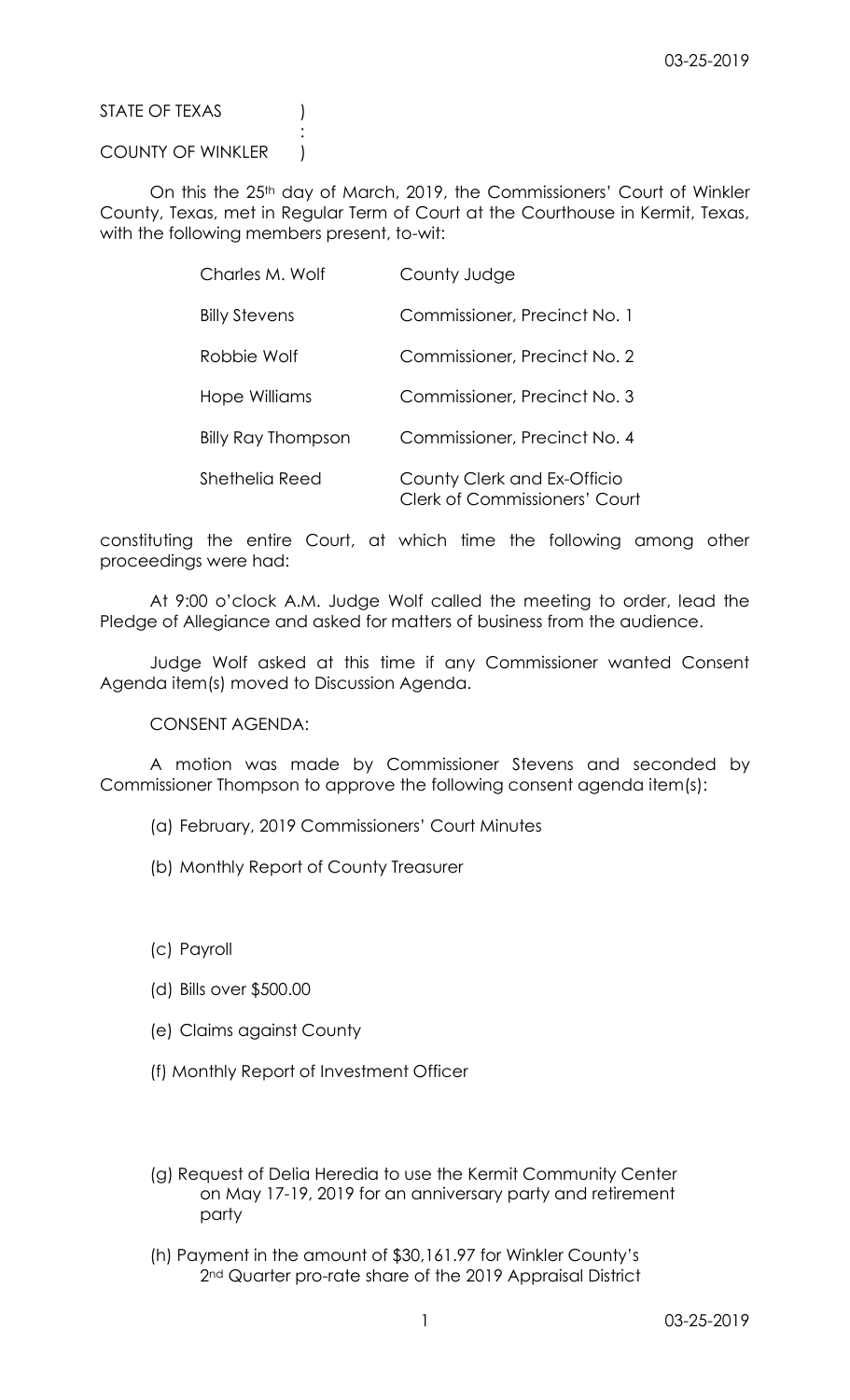Budget

which motion became an order of the Court upon the following vote:

Ayes: Commissioners Stevens, Wolf, Williams and Thompson Noes: None

A motion was made by Commissioner Stevens and seconded by Commissioner Williams to approve Proclamation declaring April 07-13, 2019 as "National Library Week 2019" in Winkler County; which motion became an order of the Court upon the following vote:

Ayes: Commissioners Stevens, Wolf, Williams and Thompson Noes: None

Following discussion regarding Justice of the Peace, Pct. No. 1 clerk's hours, a motion was made by Commissioner Stevens and seconded by Commissioner Wolf to table said agenda item at this time; which motion became an order of the Court upon the following vote:

Ayes: Commissioners Stevens, Wolf, Williams and Thompson Noes: None

A motion was made by Commissioner Wolf and seconded by Commissioner Thompson to approve payment to Northern Tool & Equipment for purchase of flat rig equipment for Kermit Volunteer Fire Department in the amount of \$3,887.85 from Kermit Volunteer Fire Department equipment budgeted funds; which motion became an order of the Court upon the following vote:

Ayes: Commissioners Stevens, Wolf, Williams and Thompson Noes: None

A motion was made by Commissioner Williams and seconded by Commissioner Wolf to approve payment to Ervin Plumbing, Inc., for repair of heating unit at Winkler County Law Enforcement Center in the amount of \$3,455.54 from budgeted funds; which motion became an order of the Court upon the following vote:

Ayes: Commissioners Stevens, Wolf, Williams and Thompson Noes: None

A motion was made by Commissioner Wolf and seconded by Commissioner Williams to approve payment to DACO Fire Equipment for repair of EMS Rescue #1 in the amount of \$13,790.00 from budgeted funds; which motion became an order of the Court upon the following vote:

Ayes: Commissioners Stevens, Wolf, Williams and Thompson Noes: None

A motion was made by Commissioner Thompson and seconded by Commissioner Stevens to approve payment to Galls, LLC, in the amount of \$3,118.49 for Entry Shield from committed Phillips 66 grant; which motion became an order of the Court upon the following vote:

Ayes: Commissioners Stevens, Wolf, Williams and Thompson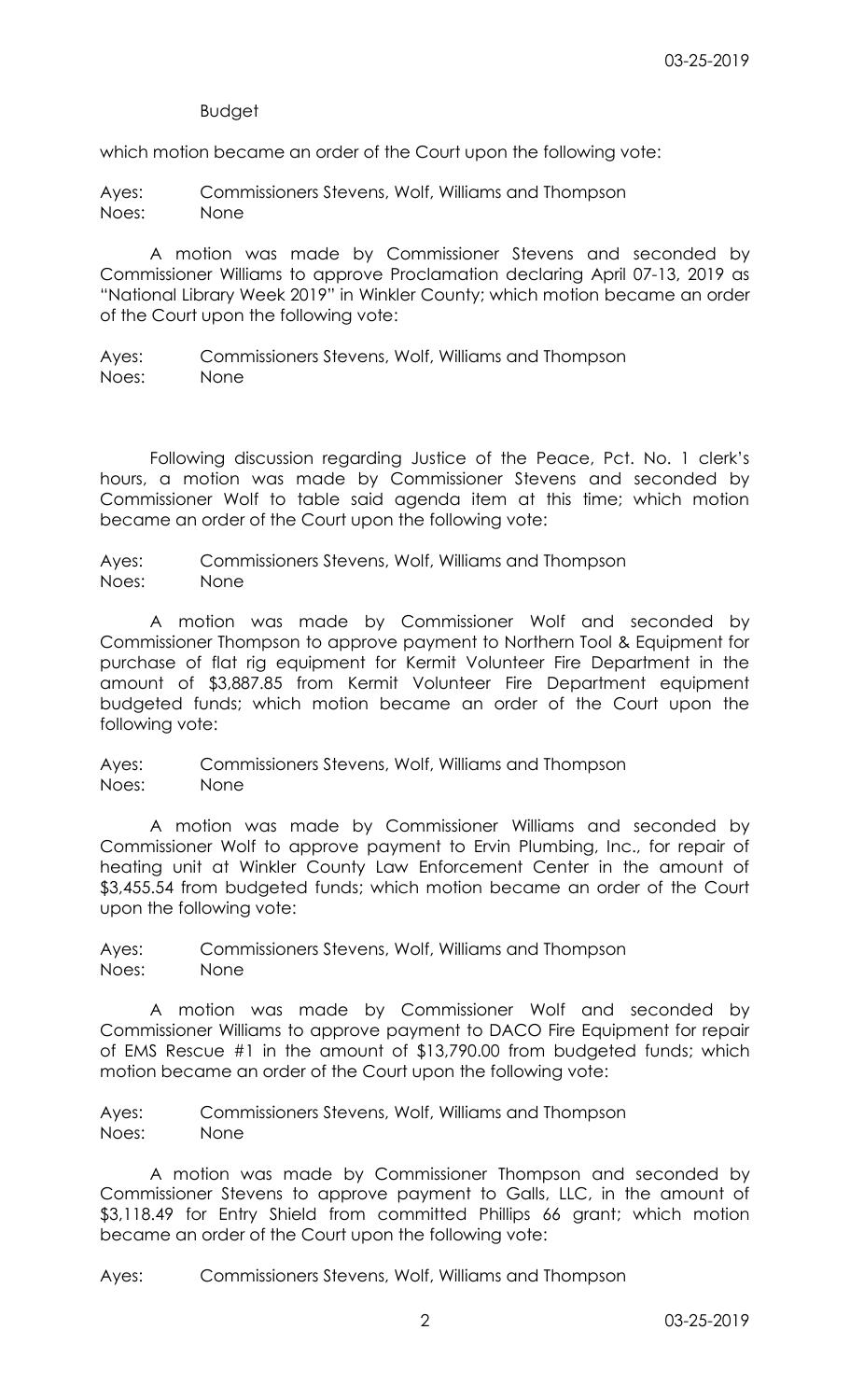Noes: None

A motion was made by Commissioner Thompson and seconded by Commissioner Williams to approve request of Commissioners, Precinct Nos. 1, 2, 3 and 4 to hire summer employees from budgeted funds; which motion became an order of the Court upon the following vote:

Ayes: Commissioners Stevens, Wolf, Williams and Thompson Noes: None

A motion was made by Commissioner Williams and seconded by Commissioner Thompson to approve Order Prohibiting Certain Fireworks in unincorporated areas of Winkler County, Texas; which motion became an order of the Court upon the following vote:

Ayes: Commissioners Stevens, Wolf, Williams and Thompson Noes: None

A motion was made by Commissioner Wolf and seconded by Commissioner Stevens to approve payment to BWI Companies, Inc., for fertilizer in the amount of \$3,041.88 for Precinct No. 2 from budgeted funds; which motion became an order of the Court upon the following vote:

Ayes: Commissioners Stevens, Wolf, Williams and Thompson Noes: None

Following discussion regarding road widener attachment, a motion was made by Commissioner Williams and seconded by Commissioner Stevens to approve purchase of road widener attachment in the approximate amount of \$55,000.00 from committed road and bridge funds; which motion became an order of the Court upon the following vote:

Ayes: Commissioners Stevens, Wolf, Williams and Thompson Noes: None

Following discussion regarding Etnyer chip spreader, a motion was made by Commissioner Williams and seconded by Commissioner Thompson to approve purchase of Etnyer chip spreader K7191 in the approximate amount of \$233,455.56 from committed road and bridge distributor funds; which motion became an order of the Court upon the following vote:

Ayes: Commissioners Stevens, Wolf, Williams and Thompson Noes: None

A motion was made by Commissioner Williams and seconded by Commissioner Thompson to approve payment of two (2) invoices to GT Distributors, Inc., for weapons and tactical gear in the total amount of \$1,277.53 for Winkler County Sheriff's Office from Asset Forfeiture Funds; which motion became an order of the Court upon the following vote:

Ayes: Commissioners Stevens, Wolf, Williams and Thompson Noes: None

Following discussion regarding conditions and terms of bids for golf course cart shed, a motion was made by Commissioner Stevens and seconded by Commissioner Williams to authorize the County Auditor to advertise for bids for sale of golf course cart shed; said bids to be advertised on April 04, 2019 and April 11, 2019 and received until 9:00 A.M. on Monday, April 22, 2019, at which